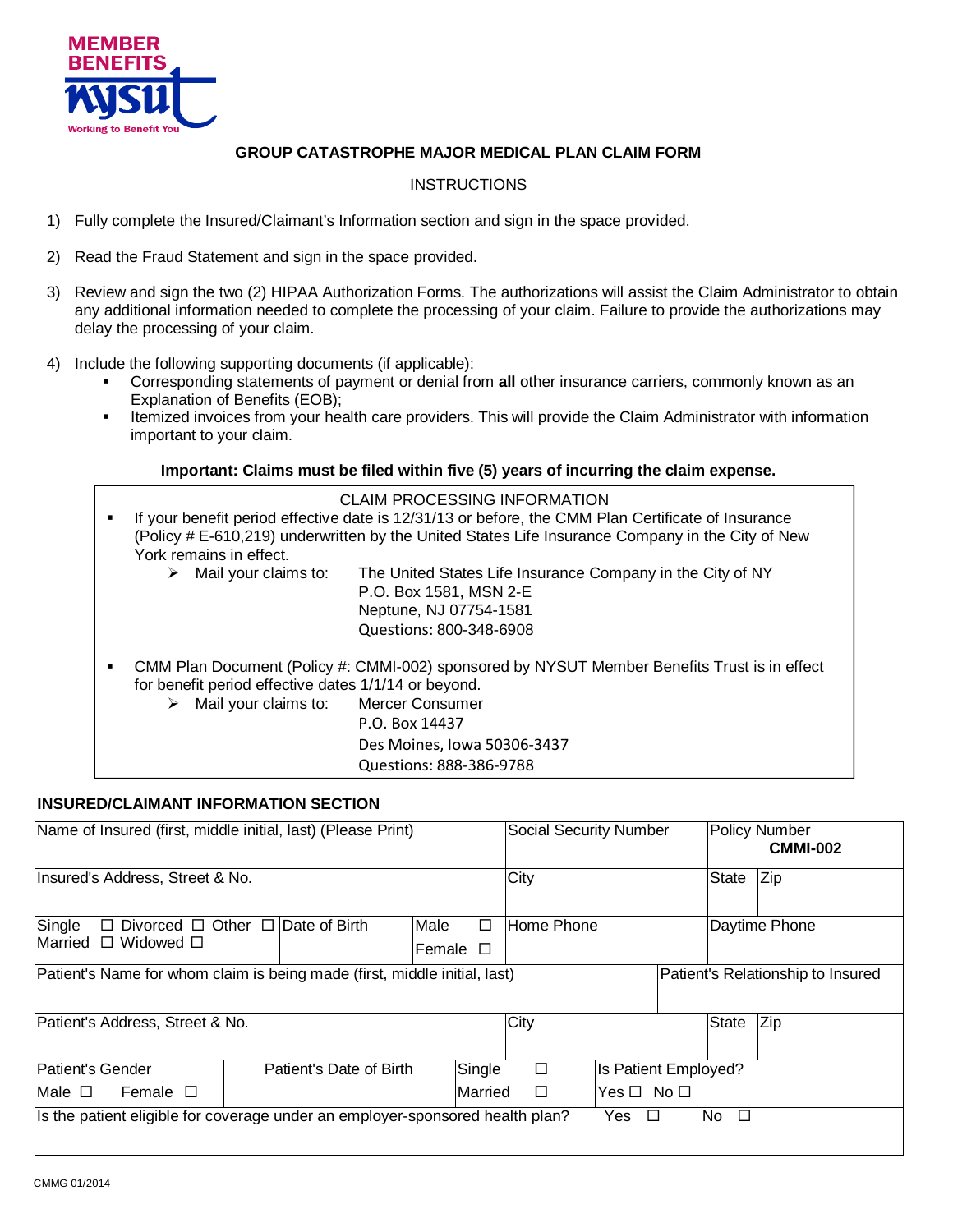## **INSURED/CLAIMANT INFORMATION SECTION Continued**

| <b>MEMBER</b><br><b>BENEFITS</b> |
|----------------------------------|
| W                                |
| <b>Working to Benefit You</b>    |

| Nature of Patient's Sickness or Injury              |                                        |                                                                                                                                                                                                                                                                                                                                                                                                                                                                                                                                                                             |                        |  |                      |     |                                                                 |
|-----------------------------------------------------|----------------------------------------|-----------------------------------------------------------------------------------------------------------------------------------------------------------------------------------------------------------------------------------------------------------------------------------------------------------------------------------------------------------------------------------------------------------------------------------------------------------------------------------------------------------------------------------------------------------------------------|------------------------|--|----------------------|-----|-----------------------------------------------------------------|
|                                                     |                                        | If related to an injury, how, when and where did the injury occur?                                                                                                                                                                                                                                                                                                                                                                                                                                                                                                          |                        |  |                      |     |                                                                 |
| If hospitalized, give name and address of hospital  |                                        |                                                                                                                                                                                                                                                                                                                                                                                                                                                                                                                                                                             |                        |  | Dates of confinement |     |                                                                 |
|                                                     | Attending Physician's Name             |                                                                                                                                                                                                                                                                                                                                                                                                                                                                                                                                                                             |                        |  |                      |     |                                                                 |
| Attending Physician's Address, Street & No.<br>City |                                        |                                                                                                                                                                                                                                                                                                                                                                                                                                                                                                                                                                             |                        |  | State                | Zip |                                                                 |
|                                                     | Attending Physician's Telephone Number |                                                                                                                                                                                                                                                                                                                                                                                                                                                                                                                                                                             |                        |  |                      |     |                                                                 |
| following plans.                                    |                                        | Please indicate by checking yes or no and providing the policy number if you and/or the patient have coverage under any of the                                                                                                                                                                                                                                                                                                                                                                                                                                              |                        |  |                      |     |                                                                 |
|                                                     |                                        |                                                                                                                                                                                                                                                                                                                                                                                                                                                                                                                                                                             |                        |  |                      |     |                                                                 |
|                                                     |                                        |                                                                                                                                                                                                                                                                                                                                                                                                                                                                                                                                                                             |                        |  |                      |     |                                                                 |
|                                                     |                                        | United - Yes $\Box$ No $\Box$ Policy # $\_\_\_\_\_\_\_\_\_\_\_\_\_\_\_\_\_$                                                                                                                                                                                                                                                                                                                                                                                                                                                                                                 |                        |  |                      |     |                                                                 |
|                                                     |                                        |                                                                                                                                                                                                                                                                                                                                                                                                                                                                                                                                                                             |                        |  |                      |     |                                                                 |
| CSA-                                                |                                        |                                                                                                                                                                                                                                                                                                                                                                                                                                                                                                                                                                             |                        |  |                      |     |                                                                 |
| GHI-                                                |                                        | $Yes \Box No \Box Policy \#$                                                                                                                                                                                                                                                                                                                                                                                                                                                                                                                                                |                        |  |                      |     |                                                                 |
|                                                     |                                        | $S.H.I.P. - Yes \Box No \Box Policy \#$                                                                                                                                                                                                                                                                                                                                                                                                                                                                                                                                     |                        |  |                      |     |                                                                 |
| AARP-                                               |                                        |                                                                                                                                                                                                                                                                                                                                                                                                                                                                                                                                                                             |                        |  |                      |     |                                                                 |
| RSSA-                                               |                                        |                                                                                                                                                                                                                                                                                                                                                                                                                                                                                                                                                                             |                        |  |                      |     | Effective Date: <u>contract the contract of the contract of</u> |
|                                                     |                                        | Please list all other coverages you and/or the patient may have. If space is not adequate, use separate page.                                                                                                                                                                                                                                                                                                                                                                                                                                                               |                        |  |                      |     |                                                                 |
|                                                     | Insurance Co. Name & Address:          |                                                                                                                                                                                                                                                                                                                                                                                                                                                                                                                                                                             |                        |  |                      |     |                                                                 |
|                                                     |                                        |                                                                                                                                                                                                                                                                                                                                                                                                                                                                                                                                                                             | <b>Effective Date:</b> |  |                      |     |                                                                 |
|                                                     | Insurance Co. Name & Address:          |                                                                                                                                                                                                                                                                                                                                                                                                                                                                                                                                                                             |                        |  |                      |     |                                                                 |
|                                                     |                                        |                                                                                                                                                                                                                                                                                                                                                                                                                                                                                                                                                                             | <b>Effective Date:</b> |  |                      |     |                                                                 |
|                                                     | Insurance Co. Name & Address:          |                                                                                                                                                                                                                                                                                                                                                                                                                                                                                                                                                                             |                        |  |                      |     |                                                                 |
| Policy #                                            |                                        |                                                                                                                                                                                                                                                                                                                                                                                                                                                                                                                                                                             | Effective Date:        |  |                      |     |                                                                 |
|                                                     |                                        | IMPORTANT NOTICE: It is unlawful for any person to knowingly, and with the intent to defraud, present, or cause to be presented, or<br>prepare with the knowledge and belief that it will be presented to a self-insurer, a claim for payment, containing any materially false<br>information concerning any material fact related to such claim, or to conceal, for the purpose of misleading, information concerning any<br>material fact related to such claim (collectively, "Unlawful Acts"). Such Unlawful Acts may also lead to a denial of benefits from this Plan. |                        |  |                      |     |                                                                 |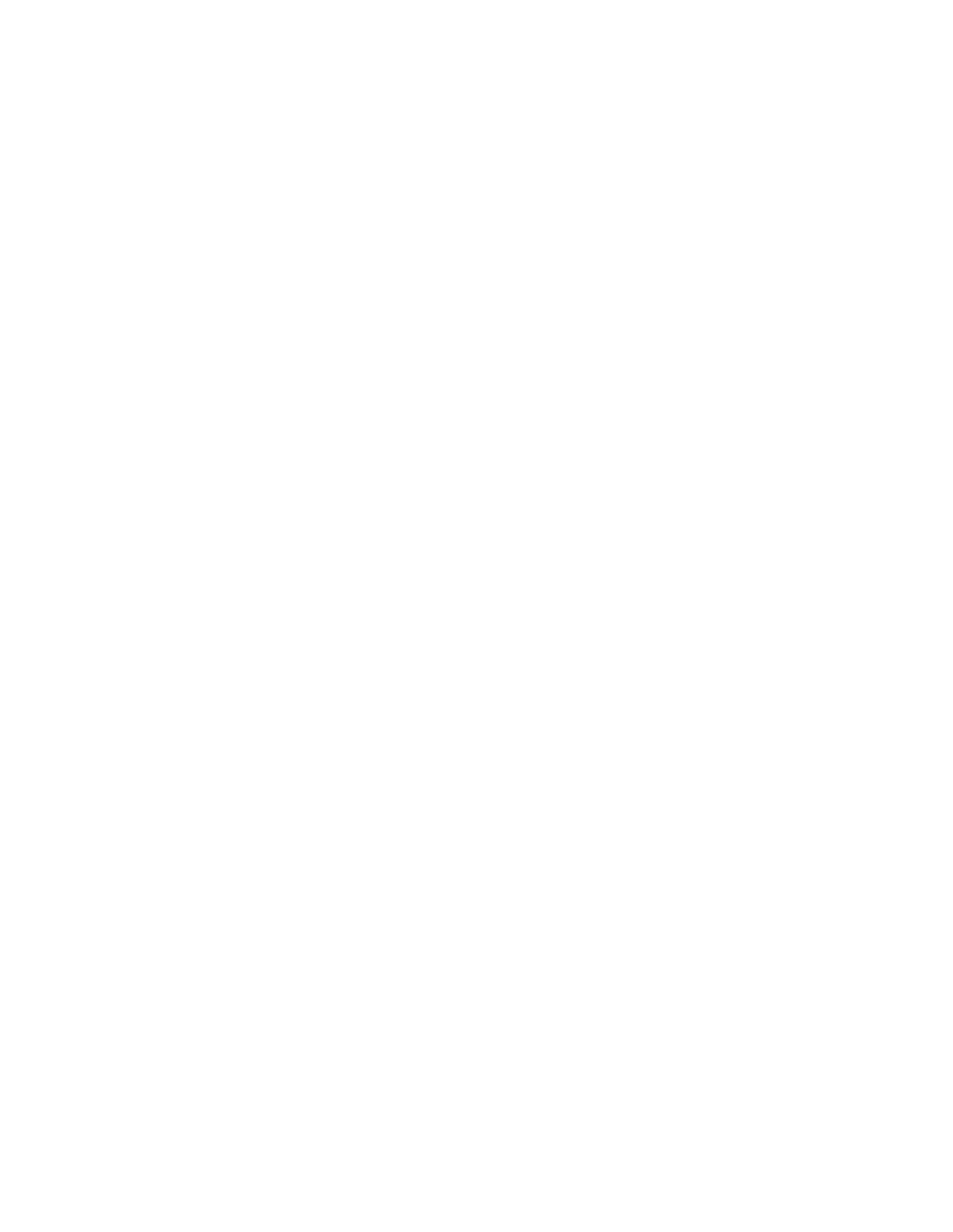Life Companies

## **FRAUD WARNING**

#### **This fraud warning applies to the CMM Plan Certificate of Insurance (Policy # E-610,219) which remains in effect for benefit period effective dates 12/31/13 or before.**

In some states we are required to advise you of the following: any person who knowingly intends to defraud or facilitates a fraud against an insurer by submitting an application or filing a false claim, or makes an incomplete or deceptive statement of material fact, may be guilty of insurance fraud.

**Alaska:** A person who knowingly and with intent to injure, defraud, or deceive an insurance company files a claim containing false, incomplete or misleading information may be prosecuted under state law.

**Arizona:** For your protection Arizona law requires the following statement to appear on this form. Any person who knowingly presents a false or fraudulent claim for payment of a loss is subject to criminal and civil penalties.

**Arkansas, Louisiana, Maryland, New Mexico, Rhode Island, Texas, West Virginia:** Any person who knowingly presents a false or fraudulent claim for payment of a loss or benefit or knowingly presents false information in an application for insurance is guilty of a crime and may be subject to fines and confinement in prison.

**California:** For your protection California law requires the following to appear on this form: Any person who knowingly presents a false or fraudulent claim for the payment of a loss is guilty of a crime and may be subject to fines and confinement in state prison. **Colorado:** It is unlawful to knowingly provide false, incomplete, or misleading facts or information to an insurance company for the purpose of defrauding and attempting to defraud the company. Penalties may include imprisonment, fines, denial of insurance and civil damages. Any insurance company or agent of an insurance company who knowingly provided false, incomplete, or misleading facts or information to a policyholder or claimant for the purpose of defrauding or attempting to defraud the policyholder or claimant with regard to a settlement or award payable from insurance proceeds shall be reported to the Colorado Division of Insurance within the Department of Regulatory Agencies.

**Delaware, Idaho, Indiana, Oklahoma:** WARNING – Any person who knowingly, and with intent to injure, defraud or deceive any insurer, files a statement of claim containing any false, incomplete or misleading information is guilty of a felony.

**District of Columbia, Maine, Tennessee, Virginia, Washington:** WARNING: It is a crime to knowingly provide false or misleading information to an insurance company for the purpose of defrauding the company. Penalties may include imprisonment and/or fines. In addition, an insurer may deny insurance benefits if false information materially related to a claim was provided by the applicant.

**Florida:** Any person who knowingly and with intent to injure, defraud, or deceive any insurer files a statement of claim or an application containing any false, incomplete, or misleading information is guilty of a felony of the third degree.

**Kentucky:** Any person who knowingly and with intent to defraud any insurance company or other person files a statement of claim containing any materially false information or conceals, for the purpose of misleading, information concerning any fact material thereto commits a fraudulent insurance act, which is a crime.

**Minnesota:** A person who files a claim with intent to defraud or helps commit a fraud against an insurer is guilty of a crime. **New Hampshire:** Any person who, with a purpose to injure, defraud or deceive any insurance company, files a statement of claim containing any false, incomplete or misleading information is subject to prosecution and punishment for insurance fraud, as provided in RSA 638:20.

**New Jersey:** Any person who knowingly files a statement of claim containing any false or misleading information is subject to criminal and civil penalties.

**New York:** Any person who knowingly and with intent to defraud any insurance company or other person files an application for insurance or statement of claim containing any materially false information, or conceals for the purpose of misleading, information concerning any fact material thereto, commits a fraudulent insurance act, which is a crime, and shall also be subject to a civil penalty not to exceed five thousand dollars and the stated value of the claim for each such violation.

**Ohio:** Any person who, with intent to defraud or knowing that he is facilitating a fraud against an insurer, submits an application or files a claim containing a false or deceptive statement is guilty of insurance fraud.

**Pennsylvania:** Any person who knowingly and with intent to defraud any insurance company or other person files an application for insurance or statement of claim containing any materially false information or conceals, for the purpose of misleading, information concerning any fact material thereto commits a fraudulent insurance act, which is a crime and subjects such person to criminal and civil penalties.

**Puerto Rico:** Any person who knowingly and with the intention of defrauding presents false information in an insurance application, or presents, helps, or causes the presentation of a fraudulent claim for the payment of a loss or any other benefit, or presents more than one claim for the same damage or loss, shall incur a felony and, upon conviction, shall be sanctioned for each violation with the penalty of a fine of not less than five thousand dollars (\$5,000) and not more than ten thousand dollars (\$10,000), or a fixed term of imprisonment for three (3) years, or both penalties. Should aggravating circumstances are present, the penalty thus established may be increased to a maximum of five (5) years, if extenuating circumstances be present, it may be reduced to a minimum of two (2) years.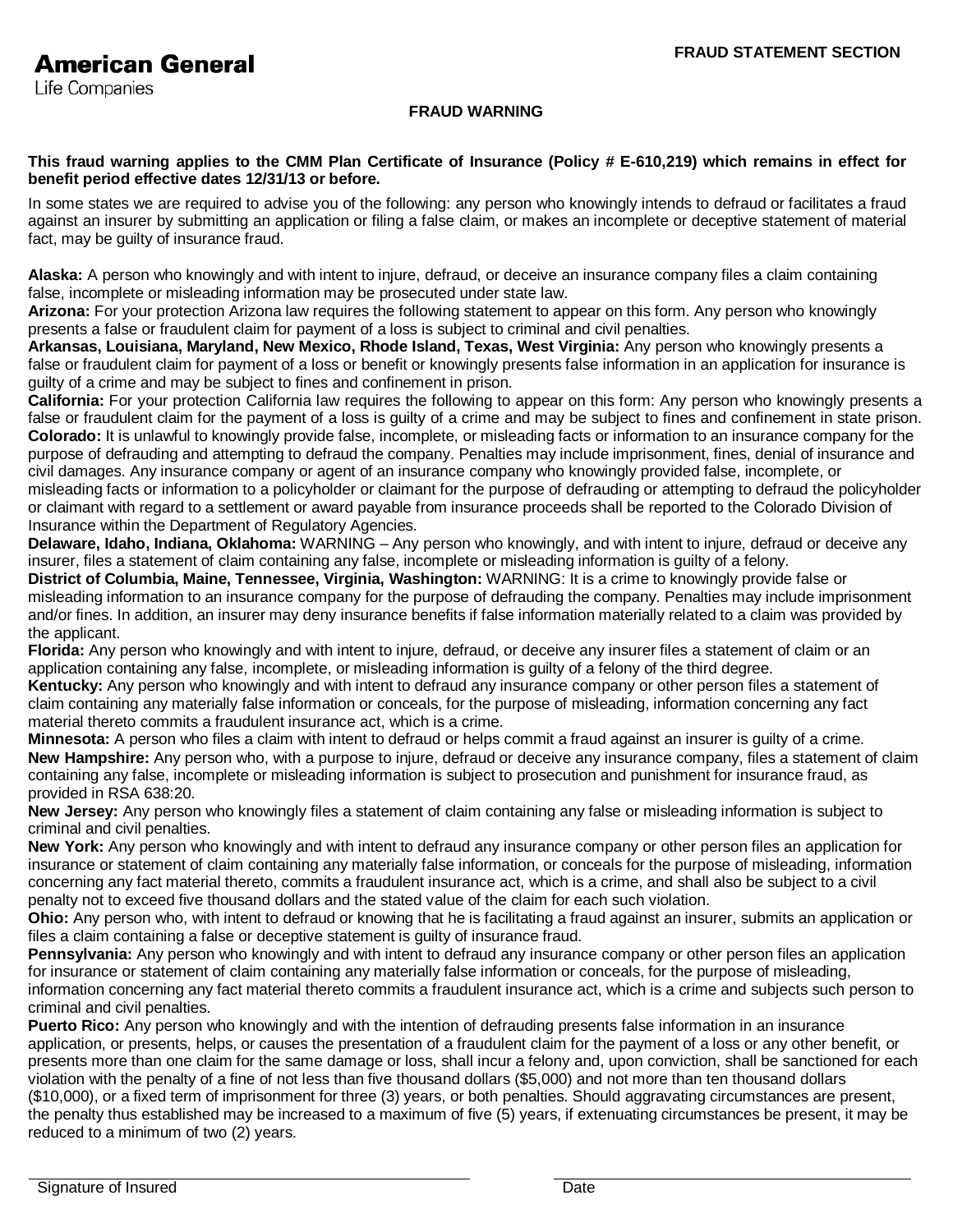# **American General**

Life Companies

#### **Health Insurance Portability and Accountability Act ("HIPAA") Authorization to Obtain and Disclose Information**

| Patient's Name | Date of Birth | <b>Social Security Number</b> |  |  |  |
|----------------|---------------|-------------------------------|--|--|--|
|                |               |                               |  |  |  |

I hereby authorize all of the people and organizations listed below to give The United States Life Insurance Company in the City of New York and the American General Life Companies LLC, (an affiliated service company), collectively the "Companies", and their authorized representatives, as well as other agents and insurance support organizations, (collectively, the "Recipient"), the following information:

• any and all information relating to my health (except psychotherapy notes) and my insurance policies and claims, including, but not limited to, information relating to any medical consultations, treatments, or surgeries; hospital confinements for physical and mental conditions; use of drugs or alcohol; and communicable diseases including HIV or AIDS.

I hereby authorize each of the following entities to provide the information outlined above:

- any physician or medical practitioner:
- any hospital, clinic or other health care facility;
- any insurance or reinsurance company (including, but not limited to, the Recipient or any other American General Life Companies which may have provided me with life, accident, health, and/or disability insurance coverage, or to which I may have applied for insurance coverage, but coverage was not issued);
- any consumer reporting agency or insurance support organization;
- my employer, group policy holder, or benefit plan administrator; and
- the Medical Information Bureau (MIB).

I understand that the information obtained will be used by the Recipient to:

- determine my eligibility for benefits under and/or the contestability of an insurance policy; and
- detect health care fraud or abuse or for compliance activities, which may include disclosure to MIB and participation in MIB's fraud prevention or fraud detection programs.

I hereby acknowledge that the insurance companies listed above are subject to federal privacy regulations. I understand that information released to the Recipient will be used and disclosed as described in the American General Life Companies Notice of Health Information Privacy Practices, but that upon disclosure to any person or organization that is not a health plan or health care provider, the information may no longer be protected by federal privacy regulations.

I may revoke this authorization at any time, except to the extent that action has been taken in reliance on this authorization or other law allows the Recipient to contest a claim under the policy or to contest the policy itself, by sending a written request to: The United States Life Insurance Company in the City of New York, P.O. Box 1581, MSN 2-E, Neptune, New Jersey 07754. I understand that my revocation of this authorization will not affect uses and disclosure of my health information by the Recipient for purposes of claims administration and other matters associated with my claim for benefits under insurance coverage and the administration of any such policy.

I understand that the signing of this authorization is voluntary; however, if I do not sign the authorization, the Companies may not be able to obtain the medical information necessary to consider my claim for benefits.

This authorization will be valid for 24 months or the duration of any claim for benefits under my insurance coverage, whichever is later. A copy of this authorization will be as valid as the original. I understand that I am entitled to receive a copy of this authorization.

Signature of Claimant or Claimant's Personal Representative Date